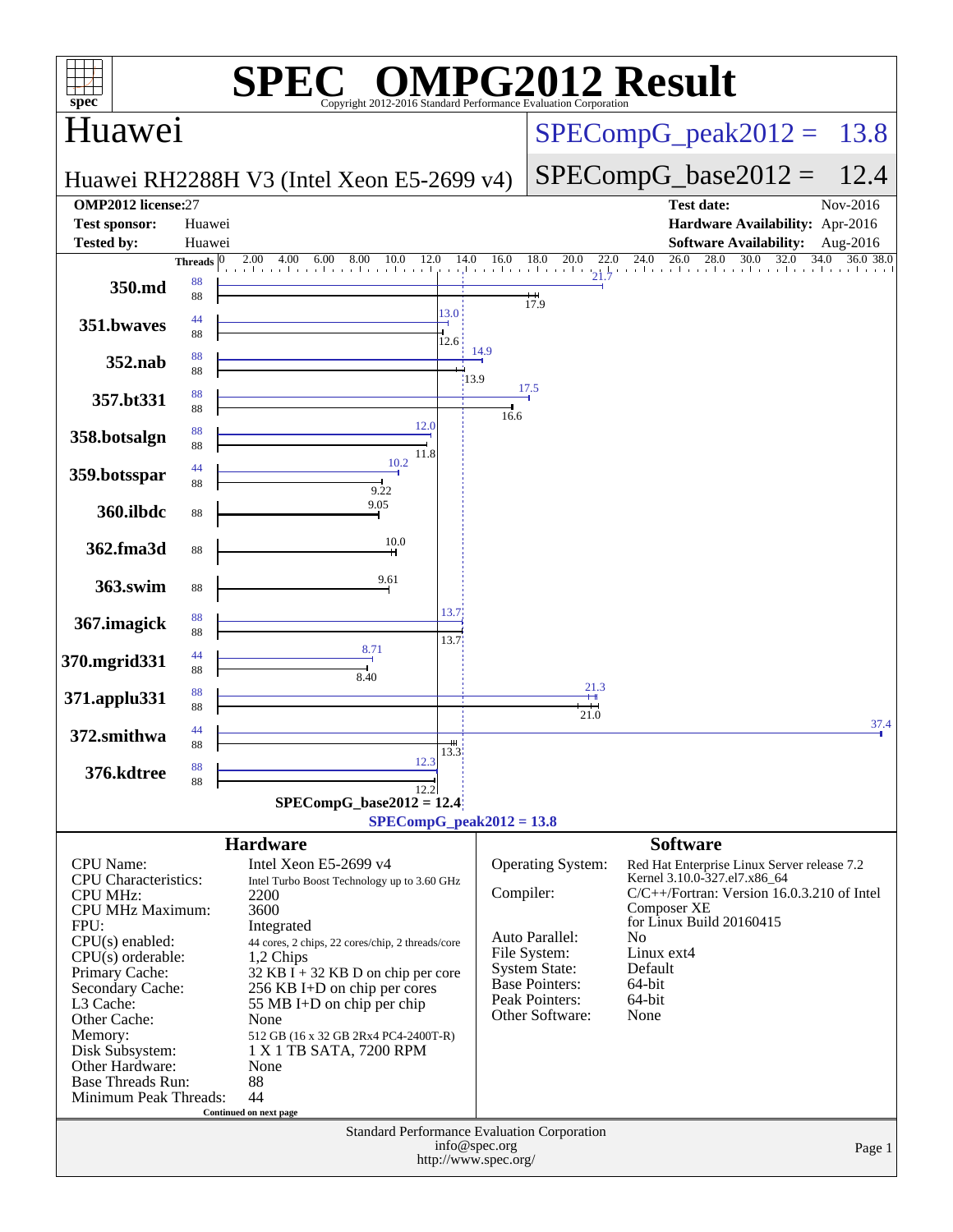

### Huawei

### $SPECompG<sub>peak2012</sub> = 13.8$

 $SPECompG_base2012 = 12.4$  $SPECompG_base2012 = 12.4$ 

#### Huawei RH2288H V3 (Intel Xeon E5-2699 v4)

[Maximum Peak Threads:](http://www.spec.org/auto/omp2012/Docs/result-fields.html#MaximumPeakThreads) 88

**[OMP2012 license:](http://www.spec.org/auto/omp2012/Docs/result-fields.html#OMP2012license)**27 **[Test date:](http://www.spec.org/auto/omp2012/Docs/result-fields.html#Testdate)** Nov-2016 **[Test sponsor:](http://www.spec.org/auto/omp2012/Docs/result-fields.html#Testsponsor)** Huawei **[Hardware Availability:](http://www.spec.org/auto/omp2012/Docs/result-fields.html#HardwareAvailability)** Apr-2016 **[Tested by:](http://www.spec.org/auto/omp2012/Docs/result-fields.html#Testedby)** Huawei **[Software Availability:](http://www.spec.org/auto/omp2012/Docs/result-fields.html#SoftwareAvailability)** Aug-2016

**[Results Table](http://www.spec.org/auto/omp2012/Docs/result-fields.html#ResultsTable) [Benchmark](http://www.spec.org/auto/omp2012/Docs/result-fields.html#Benchmark) [Threads](http://www.spec.org/auto/omp2012/Docs/result-fields.html#Threads) [Seconds](http://www.spec.org/auto/omp2012/Docs/result-fields.html#Seconds) [Ratio](http://www.spec.org/auto/omp2012/Docs/result-fields.html#Ratio) [Seconds](http://www.spec.org/auto/omp2012/Docs/result-fields.html#Seconds) [Ratio](http://www.spec.org/auto/omp2012/Docs/result-fields.html#Ratio) [Seconds](http://www.spec.org/auto/omp2012/Docs/result-fields.html#Seconds) [Ratio](http://www.spec.org/auto/omp2012/Docs/result-fields.html#Ratio) Base [Threads](http://www.spec.org/auto/omp2012/Docs/result-fields.html#Threads) [Seconds](http://www.spec.org/auto/omp2012/Docs/result-fields.html#Seconds) [Ratio](http://www.spec.org/auto/omp2012/Docs/result-fields.html#Ratio) [Seconds](http://www.spec.org/auto/omp2012/Docs/result-fields.html#Seconds) [Ratio](http://www.spec.org/auto/omp2012/Docs/result-fields.html#Ratio) [Seconds](http://www.spec.org/auto/omp2012/Docs/result-fields.html#Seconds) [Ratio](http://www.spec.org/auto/omp2012/Docs/result-fields.html#Ratio) Peak** [350.md](http://www.spec.org/auto/omp2012/Docs/350.md.html) 88 256 18.1 **[259](http://www.spec.org/auto/omp2012/Docs/result-fields.html#Median) [17.9](http://www.spec.org/auto/omp2012/Docs/result-fields.html#Median)** 265 17.5 88 214 21.7 214 21.6 **[214](http://www.spec.org/auto/omp2012/Docs/result-fields.html#Median) [21.7](http://www.spec.org/auto/omp2012/Docs/result-fields.html#Median)** [351.bwaves](http://www.spec.org/auto/omp2012/Docs/351.bwaves.html) 88 358 12.6 357 12.7 **[358](http://www.spec.org/auto/omp2012/Docs/result-fields.html#Median) [12.6](http://www.spec.org/auto/omp2012/Docs/result-fields.html#Median)** 44 **[349](http://www.spec.org/auto/omp2012/Docs/result-fields.html#Median) [13.0](http://www.spec.org/auto/omp2012/Docs/result-fields.html#Median)** 350 12.9 349 13.0 [352.nab](http://www.spec.org/auto/omp2012/Docs/352.nab.html) 88 290 13.4 **[280](http://www.spec.org/auto/omp2012/Docs/result-fields.html#Median) [13.9](http://www.spec.org/auto/omp2012/Docs/result-fields.html#Median)** 280 13.9 88 261 14.9 **[261](http://www.spec.org/auto/omp2012/Docs/result-fields.html#Median) [14.9](http://www.spec.org/auto/omp2012/Docs/result-fields.html#Median)** 262 14.9 [357.bt331](http://www.spec.org/auto/omp2012/Docs/357.bt331.html) 88 285 16.6 287 16.5 **[286](http://www.spec.org/auto/omp2012/Docs/result-fields.html#Median) [16.6](http://www.spec.org/auto/omp2012/Docs/result-fields.html#Median)** 88 271 17.5 **[271](http://www.spec.org/auto/omp2012/Docs/result-fields.html#Median) [17.5](http://www.spec.org/auto/omp2012/Docs/result-fields.html#Median)** 271 17.5 [358.botsalgn](http://www.spec.org/auto/omp2012/Docs/358.botsalgn.html) 88 370 11.7 **[370](http://www.spec.org/auto/omp2012/Docs/result-fields.html#Median) [11.8](http://www.spec.org/auto/omp2012/Docs/result-fields.html#Median)** 370 11.8 88 362 12.0 362 12.0 **[362](http://www.spec.org/auto/omp2012/Docs/result-fields.html#Median) [12.0](http://www.spec.org/auto/omp2012/Docs/result-fields.html#Median)** [359.botsspar](http://www.spec.org/auto/omp2012/Docs/359.botsspar.html) 88 567 9.26 570 9.22 **[569](http://www.spec.org/auto/omp2012/Docs/result-fields.html#Median) [9.22](http://www.spec.org/auto/omp2012/Docs/result-fields.html#Median)** 44 **[516](http://www.spec.org/auto/omp2012/Docs/result-fields.html#Median) [10.2](http://www.spec.org/auto/omp2012/Docs/result-fields.html#Median)** 516 10.2 516 10.2 [360.ilbdc](http://www.spec.org/auto/omp2012/Docs/360.ilbdc.html) 88 393 9.06 **[393](http://www.spec.org/auto/omp2012/Docs/result-fields.html#Median) [9.05](http://www.spec.org/auto/omp2012/Docs/result-fields.html#Median)** 394 9.03 88 393 9.06 **[393](http://www.spec.org/auto/omp2012/Docs/result-fields.html#Median) [9.05](http://www.spec.org/auto/omp2012/Docs/result-fields.html#Median)** 394 9.03 [362.fma3d](http://www.spec.org/auto/omp2012/Docs/362.fma3d.html) 88 377 10.1 **[380](http://www.spec.org/auto/omp2012/Docs/result-fields.html#Median) [10.0](http://www.spec.org/auto/omp2012/Docs/result-fields.html#Median)** 388 9.78 88 377 10.1 **[380](http://www.spec.org/auto/omp2012/Docs/result-fields.html#Median) [10.0](http://www.spec.org/auto/omp2012/Docs/result-fields.html#Median)** 388 9.78 [363.swim](http://www.spec.org/auto/omp2012/Docs/363.swim.html) 88 **[471](http://www.spec.org/auto/omp2012/Docs/result-fields.html#Median) [9.61](http://www.spec.org/auto/omp2012/Docs/result-fields.html#Median)** 471 9.63 471 9.61 88 **[471](http://www.spec.org/auto/omp2012/Docs/result-fields.html#Median) [9.61](http://www.spec.org/auto/omp2012/Docs/result-fields.html#Median)** 471 9.63 471 9.61 [367.imagick](http://www.spec.org/auto/omp2012/Docs/367.imagick.html) 88 511 13.7 511 13.7 **[511](http://www.spec.org/auto/omp2012/Docs/result-fields.html#Median) [13.7](http://www.spec.org/auto/omp2012/Docs/result-fields.html#Median)** 88 511 13.7 **[512](http://www.spec.org/auto/omp2012/Docs/result-fields.html#Median) [13.7](http://www.spec.org/auto/omp2012/Docs/result-fields.html#Median)** 512 13.7 [370.mgrid331](http://www.spec.org/auto/omp2012/Docs/370.mgrid331.html) 88 525 8.42 527 8.39 **[526](http://www.spec.org/auto/omp2012/Docs/result-fields.html#Median) [8.40](http://www.spec.org/auto/omp2012/Docs/result-fields.html#Median)** 44 507 8.72 **[507](http://www.spec.org/auto/omp2012/Docs/result-fields.html#Median) [8.71](http://www.spec.org/auto/omp2012/Docs/result-fields.html#Median)** 508 8.71 [371.applu331](http://www.spec.org/auto/omp2012/Docs/371.applu331.html) 88 283 21.4 299 20.3 **[289](http://www.spec.org/auto/omp2012/Docs/result-fields.html#Median) [21.0](http://www.spec.org/auto/omp2012/Docs/result-fields.html#Median)** 88 284 21.3 290 20.9 **[285](http://www.spec.org/auto/omp2012/Docs/result-fields.html#Median) [21.3](http://www.spec.org/auto/omp2012/Docs/result-fields.html#Median)** [372.smithwa](http://www.spec.org/auto/omp2012/Docs/372.smithwa.html) 88 408 13.1 400 13.4 **[403](http://www.spec.org/auto/omp2012/Docs/result-fields.html#Median) [13.3](http://www.spec.org/auto/omp2012/Docs/result-fields.html#Median)** 44 143 37.4 144 37.3 **[143](http://www.spec.org/auto/omp2012/Docs/result-fields.html#Median) [37.4](http://www.spec.org/auto/omp2012/Docs/result-fields.html#Median)** [376.kdtree](http://www.spec.org/auto/omp2012/Docs/376.kdtree.html) 88 **[369](http://www.spec.org/auto/omp2012/Docs/result-fields.html#Median) [12.2](http://www.spec.org/auto/omp2012/Docs/result-fields.html#Median)** 370 12.2 369 12.2 88 366 12.3 **[365](http://www.spec.org/auto/omp2012/Docs/result-fields.html#Median) [12.3](http://www.spec.org/auto/omp2012/Docs/result-fields.html#Median)** 365 12.3 Results appear in the [order in which they were run.](http://www.spec.org/auto/omp2012/Docs/result-fields.html#RunOrder) Bold underlined text [indicates a median measurement.](http://www.spec.org/auto/omp2012/Docs/result-fields.html#Median) **[Platform Notes](http://www.spec.org/auto/omp2012/Docs/result-fields.html#PlatformNotes)** Sysinfo program /omp2012/Docs/sysinfo \$Rev: 395 \$ \$Date:: 2012-07-25 #\$ 8f8c0fe9e19c658963a1e67685e50647 running on localhost.localdomain Fri Nov 11 15:42:21 2016 This section contains SUT (System Under Test) info as seen by some common utilities. To remove or add to this section, see: <http://www.spec.org/omp2012/Docs/config.html#sysinfo> From /proc/cpuinfo model name : Intel(R) Xeon(R) CPU E5-2699 v4 @ 2.20GHz 2 "physical id"s (chips) 88 "processors" cores, siblings (Caution: counting these is hw and system dependent. The following excerpts from /proc/cpuinfo might not be reliable. Use with caution.) cpu cores : 22 siblings : 44 physical 0: cores 0 1 2 3 4 5 8 9 10 11 12 16 17 18 19 20 21 24 25 26 27 28

 physical 1: cores 0 1 2 3 4 5 8 9 10 11 12 16 17 18 19 20 21 24 25 26 27  $28$ cache size : 28160 KB

Continued on next page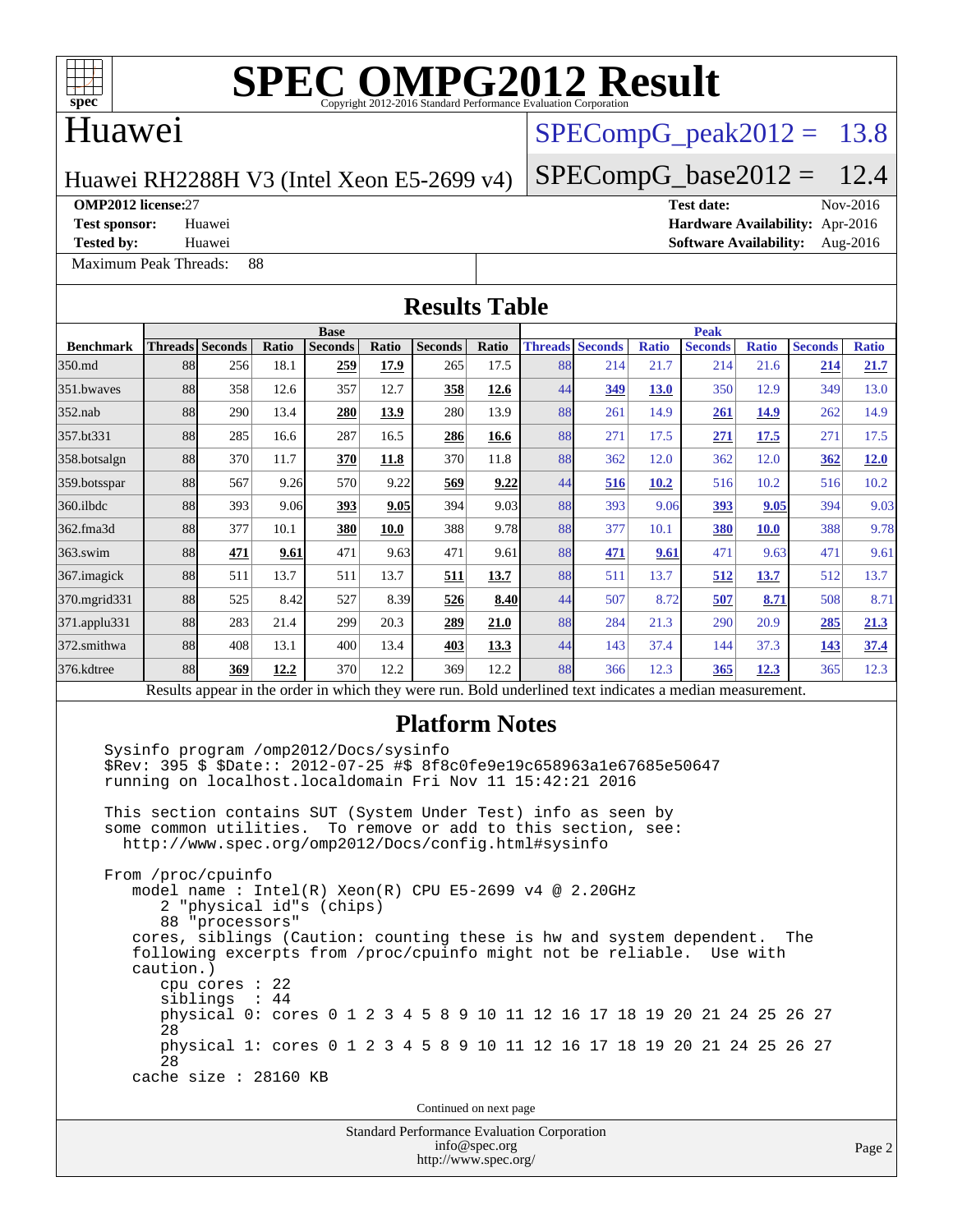

#### **[SPEC OMPG2012 Result](http://www.spec.org/auto/omp2012/Docs/result-fields.html#SPECOMPG2012Result)** Copyright 2012-2016 Standard Performance Evaluation

#### Huawei

 $SPECompG_peak2012 = 13.8$  $SPECompG_peak2012 = 13.8$ 

Huawei RH2288H V3 (Intel Xeon E5-2699 v4)

 $SPECompG_base2012 = 12.4$  $SPECompG_base2012 = 12.4$ 

**[OMP2012 license:](http://www.spec.org/auto/omp2012/Docs/result-fields.html#OMP2012license)**27 **[Test date:](http://www.spec.org/auto/omp2012/Docs/result-fields.html#Testdate)** Nov-2016 **[Test sponsor:](http://www.spec.org/auto/omp2012/Docs/result-fields.html#Testsponsor)** Huawei **[Hardware Availability:](http://www.spec.org/auto/omp2012/Docs/result-fields.html#HardwareAvailability)** Apr-2016 **[Tested by:](http://www.spec.org/auto/omp2012/Docs/result-fields.html#Testedby)** Huawei **[Software Availability:](http://www.spec.org/auto/omp2012/Docs/result-fields.html#SoftwareAvailability)** Aug-2016

#### **[Platform Notes \(Continued\)](http://www.spec.org/auto/omp2012/Docs/result-fields.html#PlatformNotes)**

 From /proc/meminfo MemTotal: 527785168 kB HugePages\_Total: 0<br>Hugepagesize: 2048 kB Hugepagesize: From /etc/\*release\* /etc/\*version\* os-release: NAME="Red Hat Enterprise Linux Server" VERSION="7.2 (Maipo)" ID="rhel" ID\_LIKE="fedora" VERSION\_ID="7.2" PRETTY\_NAME="Red Hat Enterprise Linux Server 7.2 (Maipo)" ANSI\_COLOR="0;31" CPE\_NAME="cpe:/o:redhat:enterprise\_linux:7.2:GA:server" redhat-release: Red Hat Enterprise Linux Server release 7.2 (Maipo) system-release: Red Hat Enterprise Linux Server release 7.2 (Maipo) system-release-cpe: cpe:/o:redhat:enterprise\_linux:7.2:ga:server uname -a: Linux localhost.localdomain 3.10.0-327.el7.x86\_64 #1 SMP Thu Oct 29 17:29:29 EDT 2015 x86\_64 x86\_64 x86\_64 GNU/Linux run-level 3 Nov 10 17:33 SPEC is set to: /omp2012 Filesystem Type Size Used Avail Use% Mounted on /dev/sda2 xfs 254G 82G 172G 33% / Additional information from dmidecode: BIOS Insyde Corp. 3.32 09/14/2016 Memory: 16x Micron 36ASF4G72PZ-2G3A1 32 GB 2400 MHz 2 rank 8x NO DIMM NO DIMM (End of data from sysinfo program) **[General Notes](http://www.spec.org/auto/omp2012/Docs/result-fields.html#GeneralNotes)** ========================================================================

 Transparent Huge Pages enabled with: echo always > /sys/kernel/mm/redhat\_transparent\_hugepage/enabled BIOS settings notes: Power Policy set to Performance Set Patrol Scrub to Disable QPI Snoop Mode set to Cluster on Die General OMP Library Settings ENV\_KMP\_LIBRARY=turnaround ENV\_OMP\_SCHEDULE=static ENV\_KMP\_STACKSIZE=256M ENV\_OMP\_DYNAMIC=FALSE Continued on next page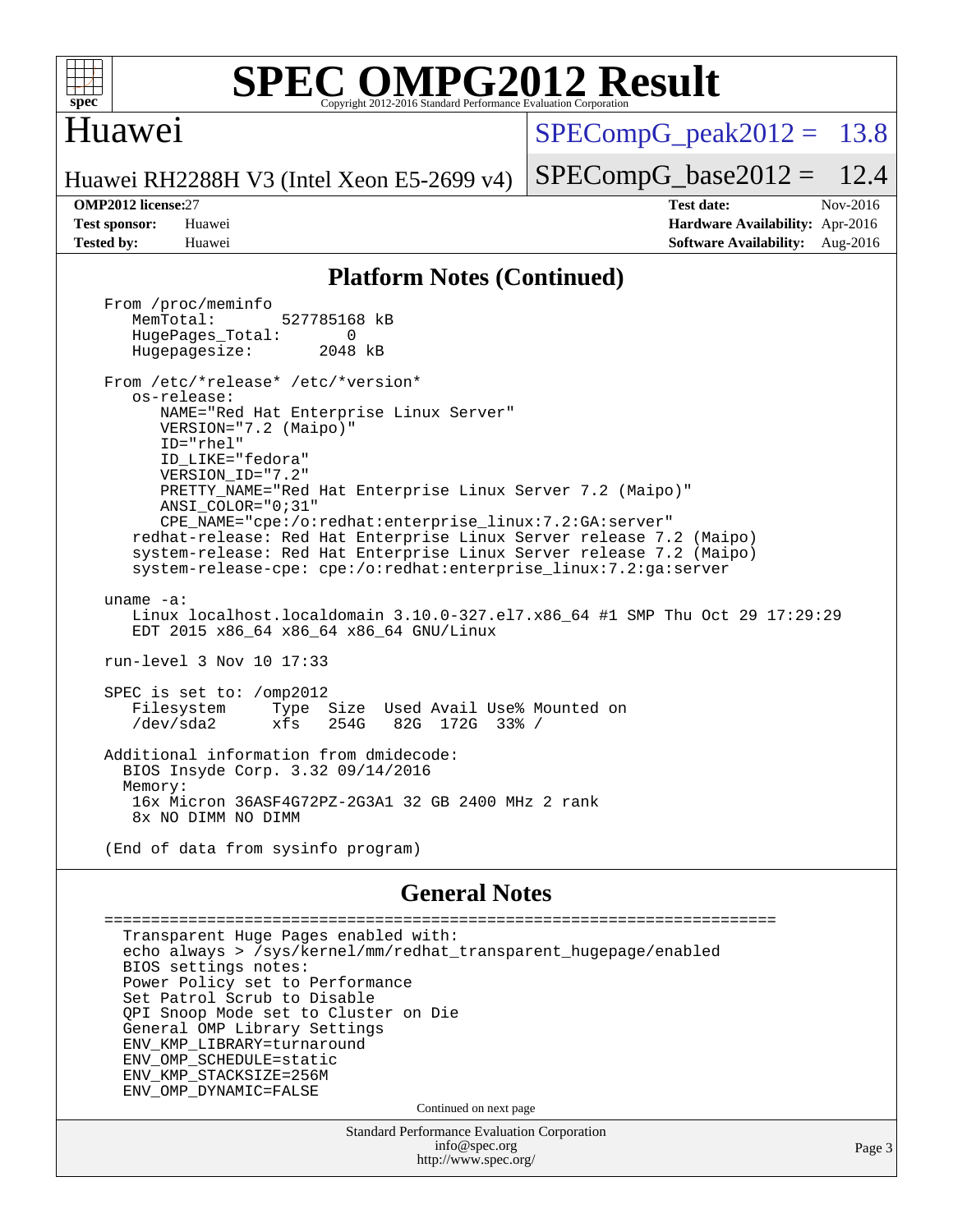

### Huawei

 $SPECompG_peak2012 = 13.8$  $SPECompG_peak2012 = 13.8$ 

Huawei RH2288H V3 (Intel Xeon E5-2699 v4)

#### **[OMP2012 license:](http://www.spec.org/auto/omp2012/Docs/result-fields.html#OMP2012license)**27 **[Test date:](http://www.spec.org/auto/omp2012/Docs/result-fields.html#Testdate)** Nov-2016

 $SPECompG_base2012 = 12.4$  $SPECompG_base2012 = 12.4$ 

**[Test sponsor:](http://www.spec.org/auto/omp2012/Docs/result-fields.html#Testsponsor)** Huawei **[Hardware Availability:](http://www.spec.org/auto/omp2012/Docs/result-fields.html#HardwareAvailability)** Apr-2016 **[Tested by:](http://www.spec.org/auto/omp2012/Docs/result-fields.html#Testedby)** Huawei **[Software Availability:](http://www.spec.org/auto/omp2012/Docs/result-fields.html#SoftwareAvailability)** Aug-2016

#### **[General Notes \(Continued\)](http://www.spec.org/auto/omp2012/Docs/result-fields.html#GeneralNotes)**

| ENV OMP NESTED=FALSE<br>ENV KMP AFFINITY=compact, 0                                     |  |
|-----------------------------------------------------------------------------------------|--|
| Per benchmark peak OMP Library Settings                                                 |  |
| 351.bwaves:peak:<br>ENV KMP AFFINITY=compact, 1<br>ENV OMP SCHEDULE=static, 1           |  |
| 357.bt331:peak<br>ENV OMP SCHEDULE=static, 1                                            |  |
| 359.botsspar:peak:<br>ENV KMP AFFINITY=compact, 1<br>ENV OMP SCHEDULE=quided            |  |
| $370$ . $mqrid331:peak$<br>ENV KMP AFFINITY=compact, 1                                  |  |
| $372.\text{smithwa:peak}:$<br>ENV KMP AFFINITY=compact, 1<br>ENV OMP SCHEDULE=static, 1 |  |

#### **[Base Compiler Invocation](http://www.spec.org/auto/omp2012/Docs/result-fields.html#BaseCompilerInvocation)**

[C benchmarks](http://www.spec.org/auto/omp2012/Docs/result-fields.html#Cbenchmarks): [icc](http://www.spec.org/omp2012/results/res2016q4/omp2012-20161115-00086.flags.html#user_CCbase_intel_icc_a87c68a857bc5ec5362391a49d3a37a6)

[C++ benchmarks:](http://www.spec.org/auto/omp2012/Docs/result-fields.html#CXXbenchmarks) [icpc](http://www.spec.org/omp2012/results/res2016q4/omp2012-20161115-00086.flags.html#user_CXXbase_intel_icpc_2d899f8d163502b12eb4a60069f80c1c)

[Fortran benchmarks](http://www.spec.org/auto/omp2012/Docs/result-fields.html#Fortranbenchmarks): [ifort](http://www.spec.org/omp2012/results/res2016q4/omp2012-20161115-00086.flags.html#user_FCbase_intel_ifort_8a5e5e06b19a251bdeaf8fdab5d62f20)

### **[Base Portability Flags](http://www.spec.org/auto/omp2012/Docs/result-fields.html#BasePortabilityFlags)**

 350.md: [-FR](http://www.spec.org/omp2012/results/res2016q4/omp2012-20161115-00086.flags.html#user_baseFPORTABILITY350_md_f-FR) 357.bt331: [-mcmodel=medium](http://www.spec.org/omp2012/results/res2016q4/omp2012-20161115-00086.flags.html#user_basePORTABILITY357_bt331_f-mcmodel_3a41622424bdd074c4f0f2d2f224c7e5) 363.swim: [-mcmodel=medium](http://www.spec.org/omp2012/results/res2016q4/omp2012-20161115-00086.flags.html#user_basePORTABILITY363_swim_f-mcmodel_3a41622424bdd074c4f0f2d2f224c7e5) 367.imagick: [-std=c99](http://www.spec.org/omp2012/results/res2016q4/omp2012-20161115-00086.flags.html#user_baseCPORTABILITY367_imagick_f-std_2ec6533b6e06f1c4a6c9b78d9e9cde24)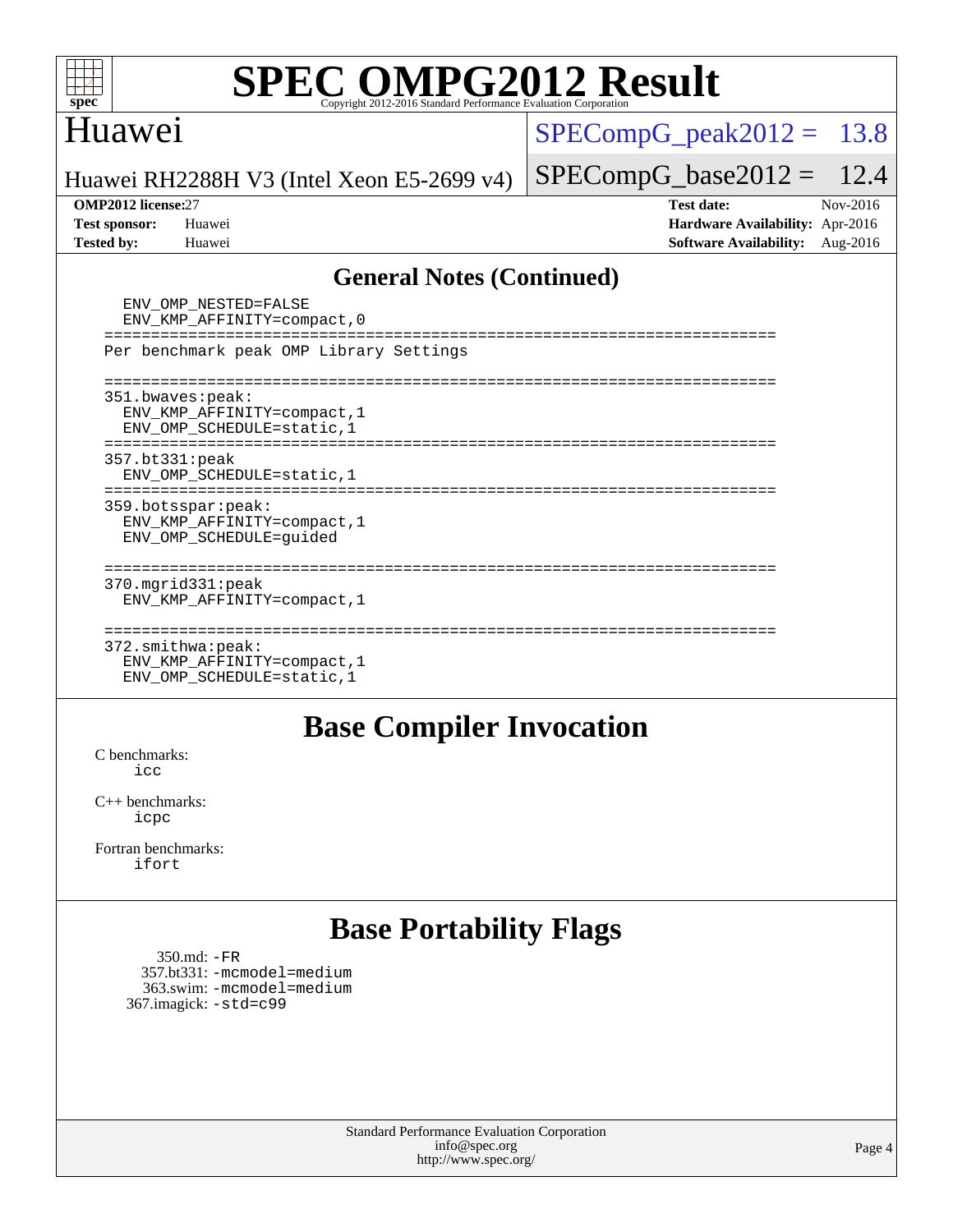

## Huawei

 $SPECompG<sub>peak2012</sub> = 13.8$ 

Huawei RH2288H V3 (Intel Xeon E5-2699 v4)

 $SPECompG_base2012 = 12.4$  $SPECompG_base2012 = 12.4$ **[OMP2012 license:](http://www.spec.org/auto/omp2012/Docs/result-fields.html#OMP2012license)**27 **[Test date:](http://www.spec.org/auto/omp2012/Docs/result-fields.html#Testdate)** Nov-2016

**[Test sponsor:](http://www.spec.org/auto/omp2012/Docs/result-fields.html#Testsponsor)** Huawei **[Hardware Availability:](http://www.spec.org/auto/omp2012/Docs/result-fields.html#HardwareAvailability)** Apr-2016 **[Tested by:](http://www.spec.org/auto/omp2012/Docs/result-fields.html#Testedby)** Huawei **[Software Availability:](http://www.spec.org/auto/omp2012/Docs/result-fields.html#SoftwareAvailability)** Aug-2016

## **[Base Optimization Flags](http://www.spec.org/auto/omp2012/Docs/result-fields.html#BaseOptimizationFlags)**

[C benchmarks](http://www.spec.org/auto/omp2012/Docs/result-fields.html#Cbenchmarks): [-O2](http://www.spec.org/omp2012/results/res2016q4/omp2012-20161115-00086.flags.html#user_CCbase_f-O2) [-openmp](http://www.spec.org/omp2012/results/res2016q4/omp2012-20161115-00086.flags.html#user_CCbase_f-openmp) [-ipo](http://www.spec.org/omp2012/results/res2016q4/omp2012-20161115-00086.flags.html#user_CCbase_f-ipo_84062ab53814f613187d02344b8f49a7) [-xCORE-AVX2](http://www.spec.org/omp2012/results/res2016q4/omp2012-20161115-00086.flags.html#user_CCbase_f-xCORE-AVX2) [-ansi-alias](http://www.spec.org/omp2012/results/res2016q4/omp2012-20161115-00086.flags.html#user_CCbase_f-ansi-alias)

[C++ benchmarks:](http://www.spec.org/auto/omp2012/Docs/result-fields.html#CXXbenchmarks) [-O2](http://www.spec.org/omp2012/results/res2016q4/omp2012-20161115-00086.flags.html#user_CXXbase_f-O2) [-openmp](http://www.spec.org/omp2012/results/res2016q4/omp2012-20161115-00086.flags.html#user_CXXbase_f-openmp) [-ipo](http://www.spec.org/omp2012/results/res2016q4/omp2012-20161115-00086.flags.html#user_CXXbase_f-ipo_84062ab53814f613187d02344b8f49a7) [-xCORE-AVX2](http://www.spec.org/omp2012/results/res2016q4/omp2012-20161115-00086.flags.html#user_CXXbase_f-xCORE-AVX2) [-ansi-alias](http://www.spec.org/omp2012/results/res2016q4/omp2012-20161115-00086.flags.html#user_CXXbase_f-ansi-alias)

[Fortran benchmarks](http://www.spec.org/auto/omp2012/Docs/result-fields.html#Fortranbenchmarks): [-O2](http://www.spec.org/omp2012/results/res2016q4/omp2012-20161115-00086.flags.html#user_FCbase_f-O2) [-openmp](http://www.spec.org/omp2012/results/res2016q4/omp2012-20161115-00086.flags.html#user_FCbase_f-openmp) [-ipo](http://www.spec.org/omp2012/results/res2016q4/omp2012-20161115-00086.flags.html#user_FCbase_f-ipo_84062ab53814f613187d02344b8f49a7) [-xCORE-AVX2](http://www.spec.org/omp2012/results/res2016q4/omp2012-20161115-00086.flags.html#user_FCbase_f-xCORE-AVX2) [-align array64byte](http://www.spec.org/omp2012/results/res2016q4/omp2012-20161115-00086.flags.html#user_FCbase_f-align_c9377f996e966d652baaf753401d4725)

### **[Peak Compiler Invocation](http://www.spec.org/auto/omp2012/Docs/result-fields.html#PeakCompilerInvocation)**

[C benchmarks](http://www.spec.org/auto/omp2012/Docs/result-fields.html#Cbenchmarks): [icc](http://www.spec.org/omp2012/results/res2016q4/omp2012-20161115-00086.flags.html#user_CCpeak_intel_icc_a87c68a857bc5ec5362391a49d3a37a6)

[C++ benchmarks:](http://www.spec.org/auto/omp2012/Docs/result-fields.html#CXXbenchmarks) [icpc](http://www.spec.org/omp2012/results/res2016q4/omp2012-20161115-00086.flags.html#user_CXXpeak_intel_icpc_2d899f8d163502b12eb4a60069f80c1c)

[Fortran benchmarks](http://www.spec.org/auto/omp2012/Docs/result-fields.html#Fortranbenchmarks): [ifort](http://www.spec.org/omp2012/results/res2016q4/omp2012-20161115-00086.flags.html#user_FCpeak_intel_ifort_8a5e5e06b19a251bdeaf8fdab5d62f20)

## **[Peak Portability Flags](http://www.spec.org/auto/omp2012/Docs/result-fields.html#PeakPortabilityFlags)**

 350.md: [-FR](http://www.spec.org/omp2012/results/res2016q4/omp2012-20161115-00086.flags.html#user_peakFPORTABILITY350_md_f-FR) 357.bt331: [-mcmodel=medium](http://www.spec.org/omp2012/results/res2016q4/omp2012-20161115-00086.flags.html#user_peakPORTABILITY357_bt331_f-mcmodel_3a41622424bdd074c4f0f2d2f224c7e5) 363.swim: [-mcmodel=medium](http://www.spec.org/omp2012/results/res2016q4/omp2012-20161115-00086.flags.html#user_peakPORTABILITY363_swim_f-mcmodel_3a41622424bdd074c4f0f2d2f224c7e5) 367.imagick: [-std=c99](http://www.spec.org/omp2012/results/res2016q4/omp2012-20161115-00086.flags.html#user_peakCPORTABILITY367_imagick_f-std_2ec6533b6e06f1c4a6c9b78d9e9cde24)

## **[Peak Optimization Flags](http://www.spec.org/auto/omp2012/Docs/result-fields.html#PeakOptimizationFlags)**

[C benchmarks](http://www.spec.org/auto/omp2012/Docs/result-fields.html#Cbenchmarks):

 352.nab: [-O3](http://www.spec.org/omp2012/results/res2016q4/omp2012-20161115-00086.flags.html#user_peakOPTIMIZE352_nab_f-O3) [-openmp](http://www.spec.org/omp2012/results/res2016q4/omp2012-20161115-00086.flags.html#user_peakOPTIMIZE352_nab_f-openmp) [-ipo](http://www.spec.org/omp2012/results/res2016q4/omp2012-20161115-00086.flags.html#user_peakOPTIMIZE352_nab_f-ipo_84062ab53814f613187d02344b8f49a7) [-xCORE-AVX2](http://www.spec.org/omp2012/results/res2016q4/omp2012-20161115-00086.flags.html#user_peakOPTIMIZE352_nab_f-xCORE-AVX2) [-fno-alias](http://www.spec.org/omp2012/results/res2016q4/omp2012-20161115-00086.flags.html#user_peakOPTIMIZE352_nab_f-no-alias_694e77f6c5a51e658e82ccff53a9e63a) [-opt-malloc-options=1](http://www.spec.org/omp2012/results/res2016q4/omp2012-20161115-00086.flags.html#user_peakOPTIMIZE352_nab_f-opt-malloc-options_d882ffc6ff87e51efe45f9a5190004b0) [-opt-calloc](http://www.spec.org/omp2012/results/res2016q4/omp2012-20161115-00086.flags.html#user_peakOPTIMIZE352_nab_f-opt-calloc) [-fp-model fast=2](http://www.spec.org/omp2012/results/res2016q4/omp2012-20161115-00086.flags.html#user_peakOPTIMIZE352_nab_f-fp-model_a7fb8ccb7275e23f0079632c153cfcab) [-no-prec-div](http://www.spec.org/omp2012/results/res2016q4/omp2012-20161115-00086.flags.html#user_peakOPTIMIZE352_nab_f-no-prec-div) [-no-prec-sqrt](http://www.spec.org/omp2012/results/res2016q4/omp2012-20161115-00086.flags.html#user_peakOPTIMIZE352_nab_f-no-prec-sqrt) [-ansi-alias](http://www.spec.org/omp2012/results/res2016q4/omp2012-20161115-00086.flags.html#user_peakCOPTIMIZE352_nab_f-ansi-alias)

358.botsalgn: [-O3](http://www.spec.org/omp2012/results/res2016q4/omp2012-20161115-00086.flags.html#user_peakOPTIMIZE358_botsalgn_f-O3) [-openmp](http://www.spec.org/omp2012/results/res2016q4/omp2012-20161115-00086.flags.html#user_peakOPTIMIZE358_botsalgn_f-openmp) [-ipo](http://www.spec.org/omp2012/results/res2016q4/omp2012-20161115-00086.flags.html#user_peakOPTIMIZE358_botsalgn_f-ipo_84062ab53814f613187d02344b8f49a7) [-xCORE-AVX2](http://www.spec.org/omp2012/results/res2016q4/omp2012-20161115-00086.flags.html#user_peakOPTIMIZE358_botsalgn_f-xCORE-AVX2) [-fno-alias](http://www.spec.org/omp2012/results/res2016q4/omp2012-20161115-00086.flags.html#user_peakOPTIMIZE358_botsalgn_f-no-alias_694e77f6c5a51e658e82ccff53a9e63a) [-ansi-alias](http://www.spec.org/omp2012/results/res2016q4/omp2012-20161115-00086.flags.html#user_peakCOPTIMIZE358_botsalgn_f-ansi-alias)

359.botsspar: Same as 358.botsalgn

367.imagick: [-O2](http://www.spec.org/omp2012/results/res2016q4/omp2012-20161115-00086.flags.html#user_peakOPTIMIZE367_imagick_f-O2) [-openmp](http://www.spec.org/omp2012/results/res2016q4/omp2012-20161115-00086.flags.html#user_peakOPTIMIZE367_imagick_f-openmp) [-ipo](http://www.spec.org/omp2012/results/res2016q4/omp2012-20161115-00086.flags.html#user_peakOPTIMIZE367_imagick_f-ipo_84062ab53814f613187d02344b8f49a7) [-xCORE-AVX2](http://www.spec.org/omp2012/results/res2016q4/omp2012-20161115-00086.flags.html#user_peakOPTIMIZE367_imagick_f-xCORE-AVX2) [-ansi-alias](http://www.spec.org/omp2012/results/res2016q4/omp2012-20161115-00086.flags.html#user_peakCOPTIMIZE367_imagick_f-ansi-alias)

 372.smithwa: [-O2](http://www.spec.org/omp2012/results/res2016q4/omp2012-20161115-00086.flags.html#user_peakOPTIMIZE372_smithwa_f-O2) [-openmp](http://www.spec.org/omp2012/results/res2016q4/omp2012-20161115-00086.flags.html#user_peakOPTIMIZE372_smithwa_f-openmp) [-ipo](http://www.spec.org/omp2012/results/res2016q4/omp2012-20161115-00086.flags.html#user_peakOPTIMIZE372_smithwa_f-ipo_84062ab53814f613187d02344b8f49a7) [-xCORE-AVX2](http://www.spec.org/omp2012/results/res2016q4/omp2012-20161115-00086.flags.html#user_peakOPTIMIZE372_smithwa_f-xCORE-AVX2) [-fno-alias](http://www.spec.org/omp2012/results/res2016q4/omp2012-20161115-00086.flags.html#user_peakOPTIMIZE372_smithwa_f-no-alias_694e77f6c5a51e658e82ccff53a9e63a) [-opt-streaming-stores always](http://www.spec.org/omp2012/results/res2016q4/omp2012-20161115-00086.flags.html#user_peakOPTIMIZE372_smithwa_f-opt-streaming-stores-always_66f55dbc532842151ebc4c82f4f5b019) [-opt-malloc-options=1](http://www.spec.org/omp2012/results/res2016q4/omp2012-20161115-00086.flags.html#user_peakOPTIMIZE372_smithwa_f-opt-malloc-options_d882ffc6ff87e51efe45f9a5190004b0) [-ansi-alias](http://www.spec.org/omp2012/results/res2016q4/omp2012-20161115-00086.flags.html#user_peakCOPTIMIZE372_smithwa_f-ansi-alias)

Continued on next page